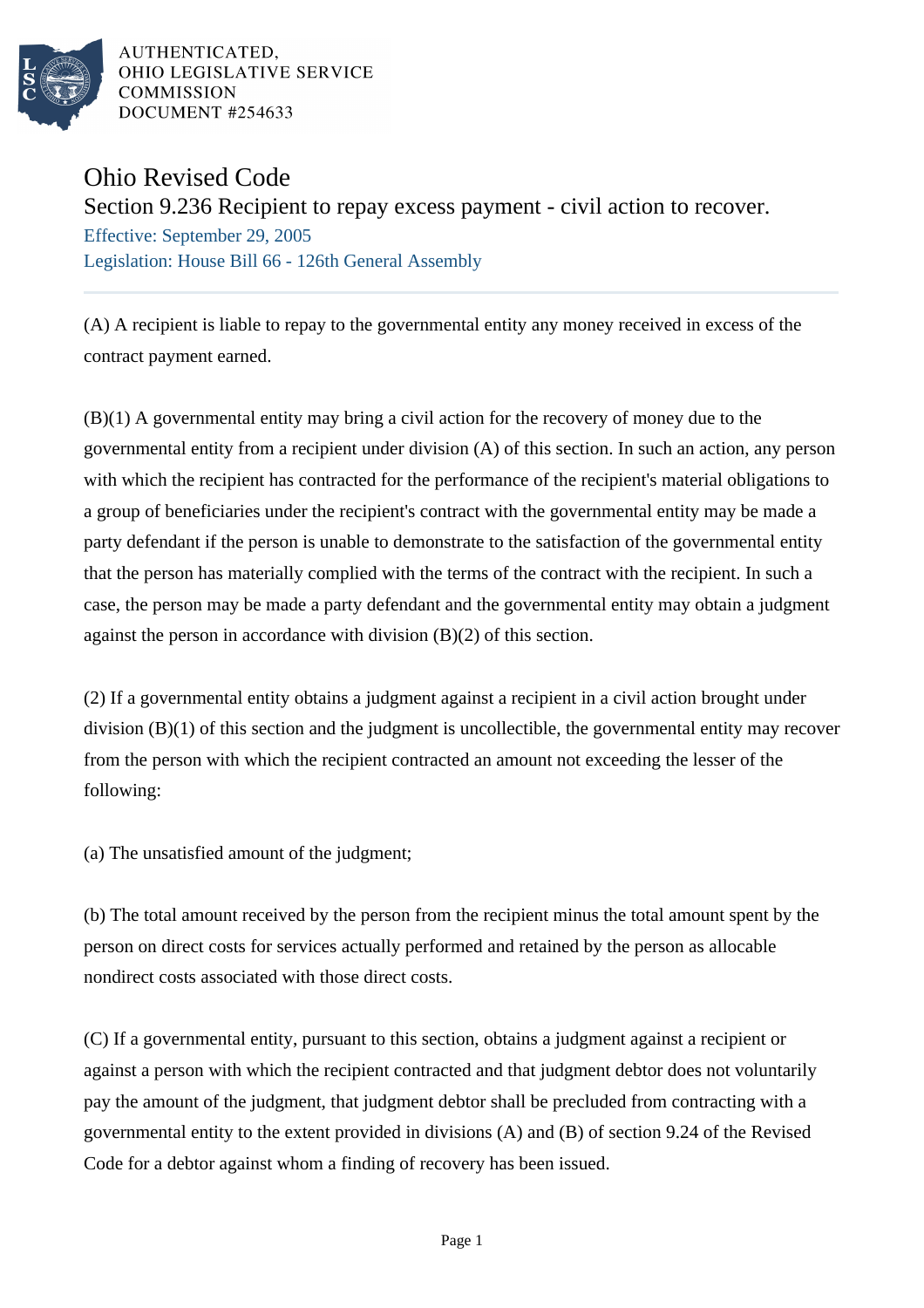

AUTHENTICATED, OHIO LEGISLATIVE SERVICE **COMMISSION** DOCUMENT #254633

(D) In addition to other remedies provided in divisions (A) to (C) of this section, a governmental entity may void a contract between a recipient and another person for the performance by the other person of the recipient's obligations under the recipient's contract with the governmental entity to the extent that the other person has not yet performed its obligations under the contract or cannot demonstrate that the money it received was expended on direct costs or retained as allocable nondirect costs.

(E) If a recipient is liable to repay money to a governmental entity under this section and the judgment obtained by the governmental entity against the recipient is uncollectible, then in addition to other remedies provided in divisions (A) to (C) of this section, and after the governmental entity has obtained a judgment against any necessary third party, the governmental entity may void any of the following contracts:

(1) A contract made not more than one hundred eighty days before the judgment against the recipient became uncollectible between the recipient and a director, trustee, or officer of the recipient or a business in which a director, trustee, or officer of the recipient has a material financial interest, if either of the following applies:

(a) The recipient has paid substantial value for property received and the property can be returned to the other person. If the property has experienced only normal wear and tear, the person shall be liable to the governmental entity for the full amount the recipient paid for the property. Otherwise, the person shall be liable to the governmental entity only for the market value of the property.

(b) The person with which the recipient contracted has received money that the recipient obtained pursuant to the contract with the governmental entity and the money was not expended on direct costs or retained as allocable nondirect costs. In such a case, the governmental entity may void the contract to the extent the money was not expended on direct costs or retained as allocable nondirect costs, and the person shall be liable to the governmental entity for that amount.

(2) A contract made not more than one hundred eighty days before the judgment against the recipient became uncollectible between the recipient and an employee of the recipient or a business in which an employee of the recipient has a material financial interest, if the employee has direct knowledge